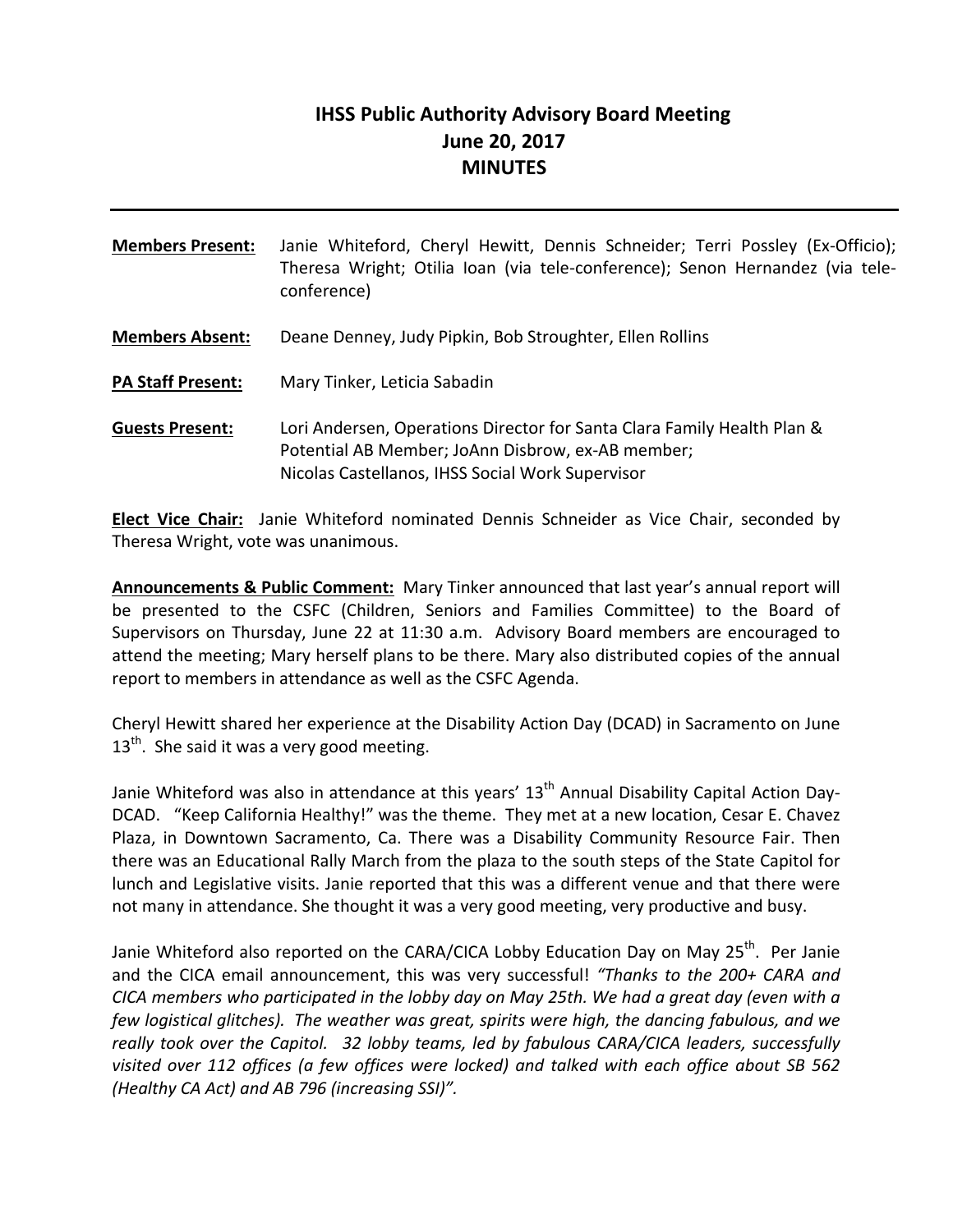**Approve Minutes:** Motion by Cheryl Hewitt to approve March 28, 2017 meeting minutes as written, seconded by Dennis Schneider, vote was unanimous. Also there was a  $2^{nd}$  motion by Theresa Wright to approve May 16, 2017 meeting minutes as written, seconded by Dennis Schneider and Janie Whiteford, vote was unanimous.

**CAPA Report:** Mary Tinker reported that CAPA met in Sacramento May 25<sup>th</sup>.

**MOE Update from CSAC Summary:** The Governor's May Revision is a notable improvement over the January 10 proposed budget that contained an approximate \$623 million shift to counties beginning July 1 due to the elimination of the 5‐year county maintenance of effort (MOE) for the In Home Supportive Services (IHSS) program. Recall, the January 10 budget eliminated the county MOE of a 3.5% increase annually and reverted back to a 65/35 percent share between the state and county government.

The May Revise indicates that the \$623 million reflected in the January budget has been reduced to \$592 million in year one. The State is committing \$1.1 billion in state general fund contributions to mitigate the cost shift to counties over the next 4 years and also includes an ongoing state general fund contribution into future years. The \$1.1 billion is allocated as follows:

- Year One--\$400 million
- Year Two--\$330 million
- Year Three--\$200 million
- Year Four & Every Thereafter--\$150 million.

**MOE AND INFLATOR:** The proposal includes a new MOE with a stepped inflator. In year 1, the inflator is zero and a new MOE base is set. In 2018‐19, the inflator is 5%, and it then rises to 7% in year 3. However, there are allowances starting in year 2 for an economic downturn in which sales tax revenues decline. In this scenario, during years with no sales tax growth, the inflator is zero. If sales tax growth is between .01 and 2 percent, the inflator is cut in half for that year.

**HARDSHIP LOANS:** For counties that may experience a financial hardship under this proposal, the state would entertain an individual low‐interest loan on a case‐by‐case basis. All elements of these loans – their structure, timeline, and required documentation – have yet to be developed.

**COLLECTIVE BARGAINING AND WAGES:** The proposal does not reinstate statewide collective bargaining, but retains bargaining at the local level. The Governor is proposing changes to the wages and collective bargaining for IHSS workers. First, the state is increasing its \$12.10 per hour state wage participation cap, which had been in place since 2007-08. Now it will "float" the state's wage participation cap \$1.10 above the state minimum wage, and when the full \$15 per hour state minimum wage is reached, the cap will then be increased for inflation. For counties currently at or exceeding the \$12.10 cap, the state will pay for 65 percent of the costs up to a maximum 10 percent increase in costs over three years. Lastly, the proposal would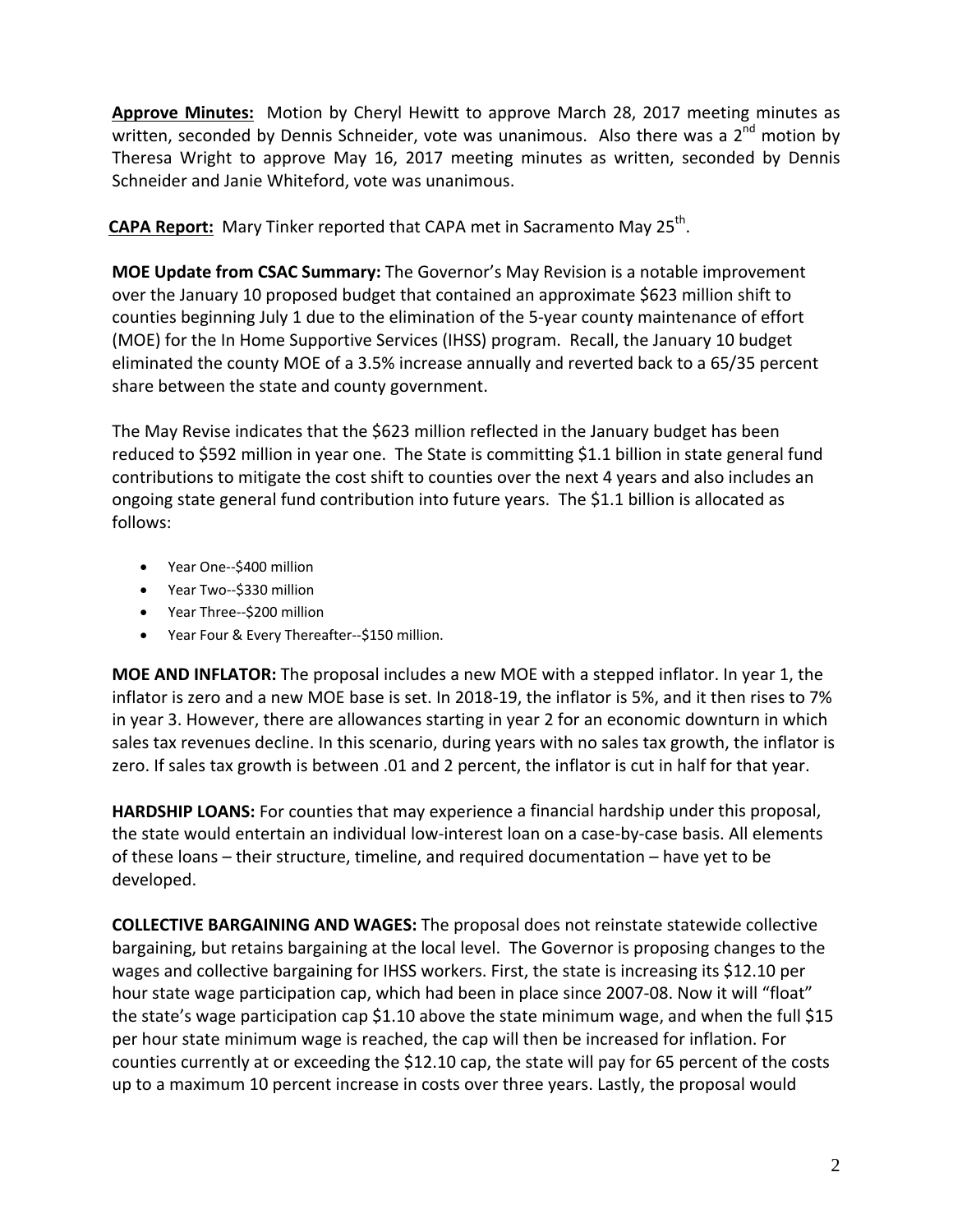require all counties to conclude bargaining with IHSS workers within nine months (April 1, 2018), or the union may appeal to the Public Employees Relations Board.

**FLSA update:** Things are very slow from the Public Authority side of FLSA. Staff assisted 12 providers with one‐on‐one training on how to complete their timesheets correctly to avoid OT problems.

Shannin Prather our Training Manager developed a great new video that instructs providers on how to complete their timesheets and prevent OT issues. It is on the PA website and available to anyone who wants to view it. We have had over 1771 views of the video since going live with it a few weeks ago. It can be viewed on the Public Authority website at: http://www.pascc.org/services/TimeSheetVid.html

### **Paid Sick Leave:** CDSS held a stakeholder meeting

## **Electronic Timesheets –Timeline and Activities:**

- May 2017—Implement in three pilot counties: Sacramento, Yolo and Riverside
- July 2017 Target date for statewide implementation pending outcome of the pilot

**Legislative Update:** A large portion of the bills we have been tracking are now two‐year bills due to (1) having never been heard in their house of origin, (2) having failed passage in policy committee in their house of origin, (3) having been held on the suspense file in the fiscal committee in their house of origin, (4) having failed passage on the floor in their house of origin, or (5) not having been taken up on the floor in their houses of origin. These bills are all eligible to be taken up again in January of 2018, accordingly we will continue to follow them. For a more exhaustive list go to the CAPA website at www.capaihss.org

### **AB 237 (Gonzalez‐Fletcher): In‐Home Supportive Services**

Current law authorizes certain Medi‐Cal recipients to receive waiver personal care services, as defined, in order to allow the recipients to remain in their own homes. Current law requires that in‐home supportive services and waiver personal care services be performed by providers within a workweek that does not exceed 66 hours per week, as reduced by a specified net percentage. This bill would increase the maximum hours per week that providers may perform personal care services from 66 to 70 3/4 hours per week. *This bill has been referred to the Senate Committee on Human Services, but has yet to be scheduled for hearing.*  **Position: Support**

## **AB 432 (Thurmond): Personal Care Services**

Would authorize the California In‐Home Supportive Services Authority and certain other entities to meet and confer in good faith regarding wages, benefits, and other terms and conditions of employment with representatives of recognized employee organizations for an individual who is employed by a recipient of waiver personal care services and would make conforming changes. This bill contains other related provisions and other existing laws. *This is*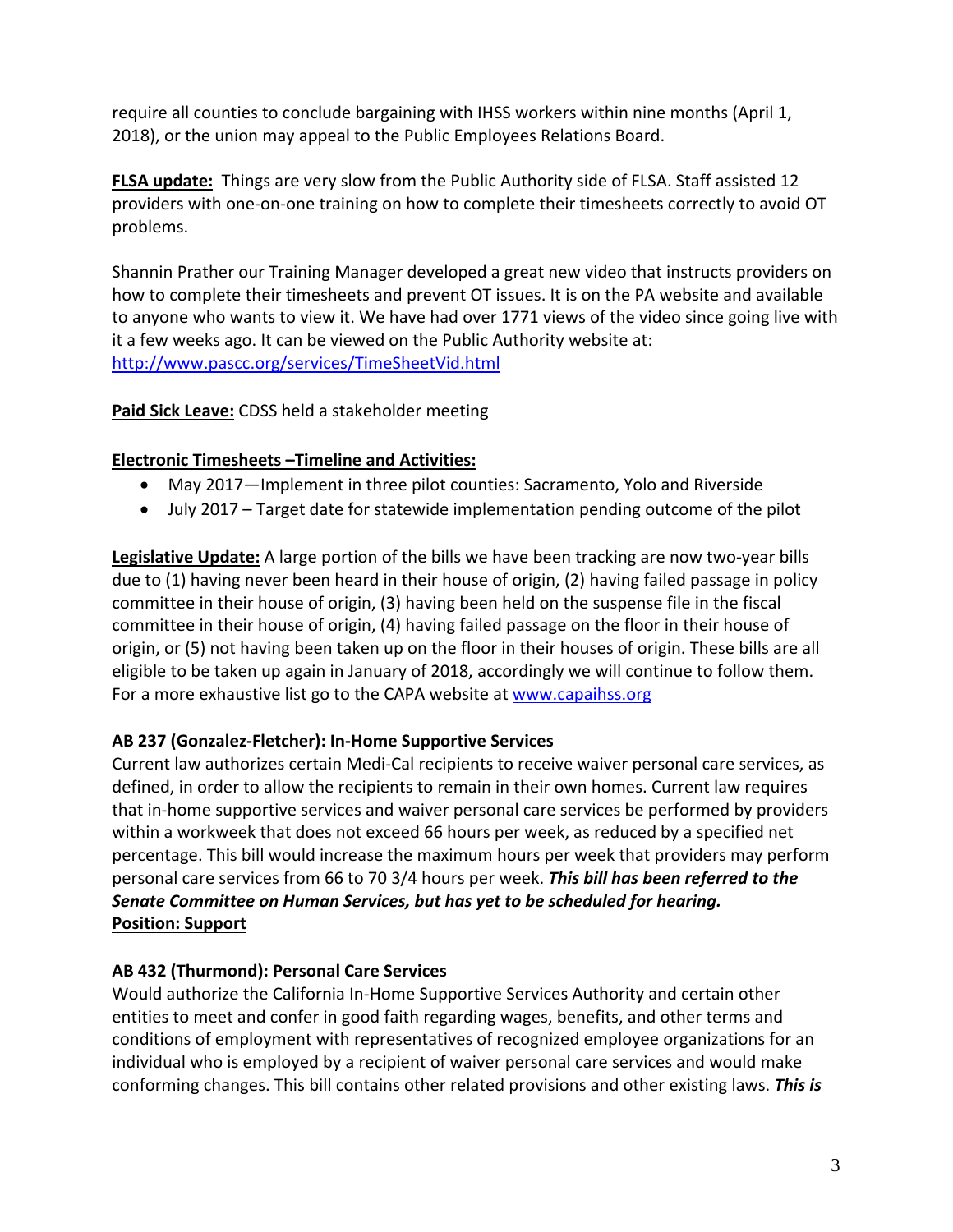## *currently in the possession of the Senate Human Services Committee, but has yet to be scheduled for a hearing.* **This is CAPA's Sponsored bill.**

**AB 675 (Ridley‐Thomas): Medi‐Cal: In‐Home Supportive Services: funding.** Would appropriate \$650,000,000 from the General Fund to the Department of Health Care Services for the purpose of continuing to make IHSS available to Medi‐Cal beneficiaries through Medi‐Cal managed care health plans under the Coordinated Care Initiative. *This bill did not meet the House of Origin deadline pursuant to Rule 61(a)(5) and is now a two‐year bill.* **Position: Support in Concept.**

## **AB 796 (Kalra): Public Social Services: SSI/SSP**

Current law prohibits, for each calendar year, commencing with the 2011 calendar year, any cost‐of‐living adjustment from being made to the maximum benefit payment unless otherwise specified by statute, except for the pass along of any cost-of-living increase in the federal SSI benefits. Current law continuously appropriates funds for the implementation of SSP. This bill would reinstate the cost-of-living adjustment beginning January 1 of the 2018 calendar year. This bill did not meet the House of Origin deadline, and pursuant to Rule  $61(a)(3)$  is a two*year bill.* **Position: Support**

## **AB 806 (Kalra): Personal Income Taxes: credit: family caregiver**

The Personal Income Tax Law allows various credits against the taxes imposed by that law. This bill would allow a credit against those taxes for each taxable year beginning on or after January 1, 2018, in an amount equal to 50% of the amount paid or incurred by a family caregiver during the taxable year for eligible expenses, as defined, not to exceed \$1,000. This bill would take effect immediately as a tax levy. *This bill did not meet the House of Origin deadline, and pursuant to Rule 61(a)(3) is a two‐year bill.* **Position: Support**

### **AB 1380 (Santiago): Developmental Services: regional center services.**

Would require all regional center contracts to include provisions requiring the regional center to develop a process by which all vendor contracts are reviewed at least once every 2 years and to require that the regional center take appropriate action to ensure that vendors comply with the contracts, up to and including terminating the vendorization if necessary. The bill would require all regional center contracts or agreements with service providers that provide in‐home respite services to expressly require that at least 85% of regional center funds be spent on direct service expenditures, as defined. *This bill is currently in the possession of the Senate Rules Committee, where it is awaiting referral.* **Position: Watch**

### **SB 218 (Dodd): The Qualified ABLE Program: tax‐advantaged savings accounts.**

Would authorize the transfer of all amounts in the designated beneficiary's ABLE account to an ABLE account for another individual specified by either the designated beneficiary or the estate of the designated beneficiary upon the death of the designated beneficiary. The bill would prohibit the state from seeking distribution of any amount remaining in the designated beneficiary's ABLE account for any amount of medical assistance paid under the state's Medicaid plan and would prohibit the state from filing a claim for the payment, as specified.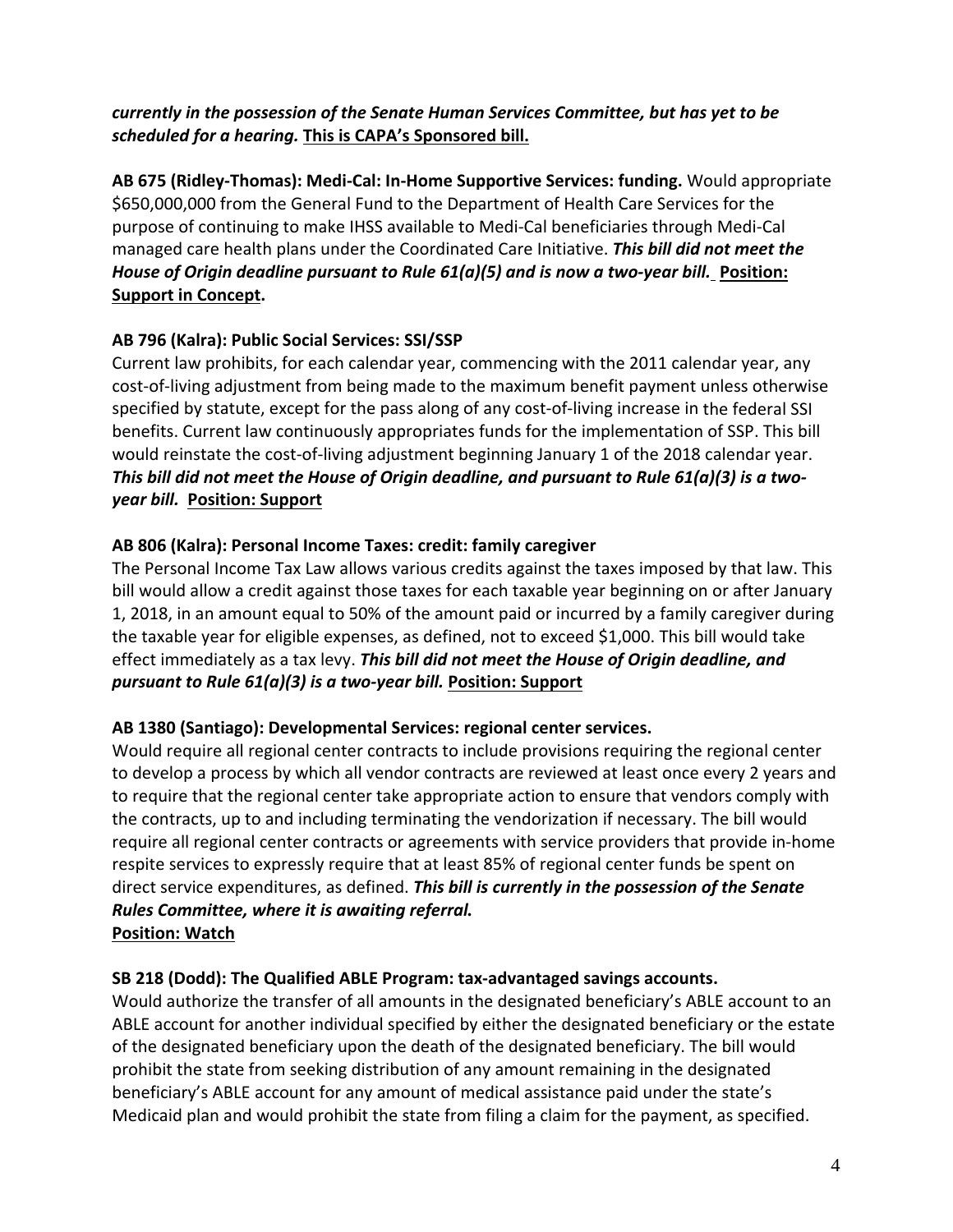## *This bill is currently at the Assembly Desk, where it awaiting referral to Assembly Rules Committee.* **Position: Support.**

# **PROGRAMS REPORT**

**Benefits Administration:** There were 10,702 IPs enrolled in the Valley Health Plan with 6,045 of those in the Classic Plan and 4,657 in the Preferred Plan. There were 11,370 IPs enrolled in the Dental/Vision plans during the month of May. There were 618 Eco Pass Clipper Cards issued.

## **Enrollment:**

Number of IPs enrolled: 396 Number of IPs partially done: 396 Fingerprint Processing: 28,088

**Registry Services:** There are 544 active IPs on the registry and 1092 active consumers.

The registry:

- Completed 89 new consumer intakes
- Attained 83 matches
- Provided 553 interventions

**Care Coaching:** The Registry received 19 referrals for Care Coaching in the month of May. No referrals came from the health plans.

**Urgent Care Registry** There were 3 hours of service authorized in May.

**Expedited Registry:** Expedited Registry received 7 referrals in May

**Registry Introductory Training (RIT):** There was one English RIT session held in May with 19 individuals invited to attend and 16 actually participating.

- Held 9 interviews
- Called 68 references
- Completed 41 reference checks
- Added 19 new IPs to the registry

### **Training for Consumers and Providers:**

**Consumer Training:** One Call and Connect session was scheduled in May with 4 consumers registered. The session "Tips to Improve Communication" had 2 consumers participate in the session.

The Consumer Connection quarterly newsletter was mailed to 22,840 consumers in Santa Clara County.

**IP Trainings Provided:** The Public Authority provided 12 training sessions in May training 171 providers.